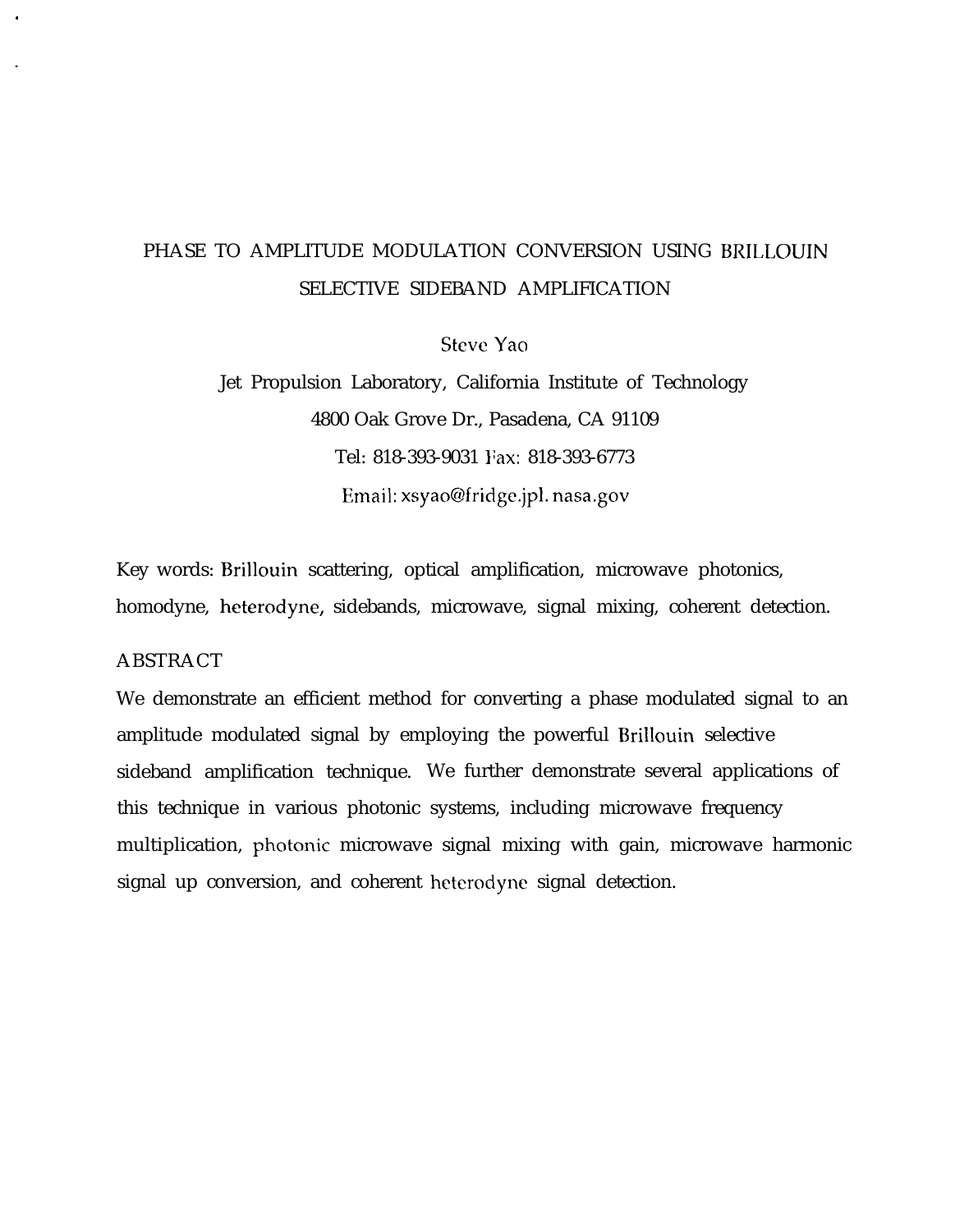#### INTRODUCTION

Efficient and stable conversion of phase modulation (PM) to amplitude modulation (AM) is extremely important for a system employing phase modulation scheme. Almost all the phase to amplitude modulation conversion is accomplished by either the homodyne method in which a phase modulated optical carrier is made to beat with an unmodulated optical carrier of the same frequency, or the heterodyne method in which the phase modulated optical signal is made to beat with another optical carrier of a different frequency. A good example of the homodyne method is the Mach-Zehnder modulator in which an optical carrier is first split into two beams. One beam is then phase modulated and combines in the photodetector with the other beam to produce a corresponding amplitude modulation.

<sup>~</sup> One major problem associated with the homoctyne and heterodyne is the stability, especially when the two beating optical signals are from different sources. Even the commonly used Mach-Zehnder modulator still has drift problems caused by differential path length fluctuations of the two optical arms. Another problem is the optical insertion loss. In order for the modulator to function properly, the modulator must be biased at  $50\%$  of the transmission peak, which introduces a 3 dB optical loss. Additional loss may also result from the more completed device structure (e.g. the light beam has to first be split and then recombined).

In this paper we introduce and demonstrate the novel concept of using Brillouin selective sideband amplification  $(BSSA)^{1,2}$  to achieve efficient PM to AM conversion. The converted amplitude modulation is extremely stable, immune to the fluctuations in the frequency of the optical carrier, the temperature, and the fiber length. In addition, the conversion is much more efficient than any other method because only the desired sideband is amplified. Finally, this approach also provides many important new functions for lightwave communication systems.

●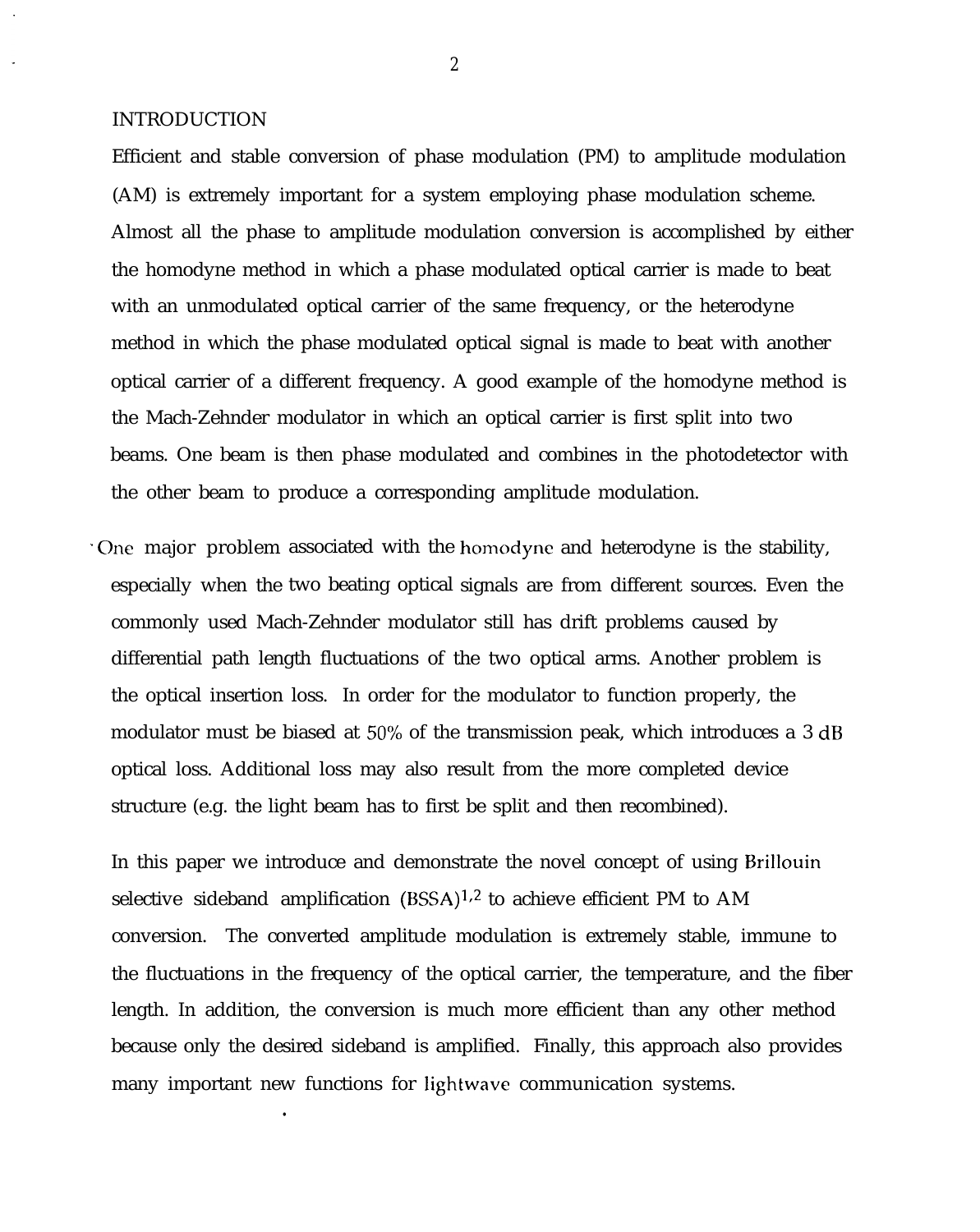#### THE CONCEPT OF BRILLOUIN I'M TO AM CONVERSION

Fig. la is the experimental setup for demonstrating the concept of Brillouin PM to AM conversion. As shown in the figure, the optical carrier from the signal laser is first phase modulated by a microwave signal and then is transmitted through a 12.8 km fiber to the receiving end. The phase modulation of the optical carrier introduces many sidebands, $3$  each having a certain phase and amplitude relationship with the carrier and with each other, as shown in Fig. lb. Although in the optical receiver these sidebands beat with the carrier and beat with each other, they produce no amplitude modulations, because for each beat signal there always exists another beat signal which has the same amplitude and frequency but opposite phase. They cancel each other out perfectly.

Amplitude modulation will result if this perfect balance is broken, and this can be accomplished by using the Brillouin selective sideband amplification technique (BSSA). As shown in Fig. la, a pump beam is injected into the optical fiber from the opposite end of the signal laser and induces, via the eletrorestrictive effect, an acoustic grating moving in the direction of the pump beam along the fiber. Part of the pump beam is then scattered backwards by this moving grating and produces a frequency down-shifted (due to the Doppler effect) light beam propagating in the direction of the signal laser, as shown in Fig. lc. This process is called Brillouin scattering.<sup>4</sup> By tuning the frequency of either the pump laser, the signal laser, or both, the frequency of the backscattered light can be made to coincide with one of the phase modulation sidebands of the signal laser. The interaction of this sideband, the grating, and the pump will further enhance the induced acoustic grating, causing more backscattering of the pump and greatly amplifying the sideband. The amplification of this modulation sideband will break the perfect amplitude balance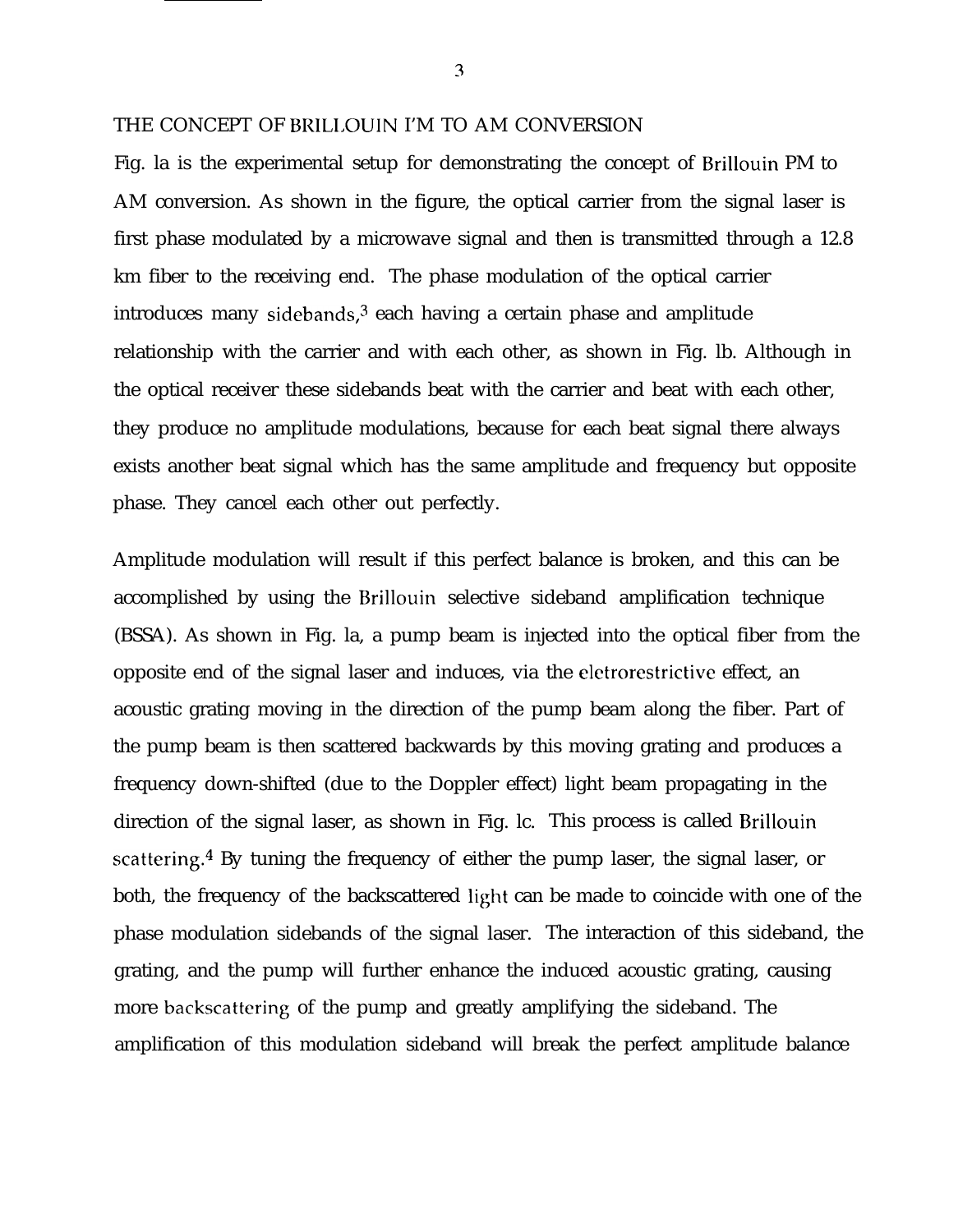of sidebands of a phase modulation and cause the phase modulation to convert to an amplitude modulation.

In a demonstration, a microwave signal was used to drive a phase modulator and the output from a photodetector was connected to an RF spectrum analyzer. Without the Brillouin pump, no RF signal was observed. When the pump was turned on and its frequency was aligned with the -1 order sidebands, a strong signal similar to that of Fig. 2a was detected by the spectrum analyzer, indicating an efficient phase modulation to amplitude modulation conversion.

It is interesting to notice that because of its extremely narrow gain bandwidth, Brillouin amplification in digital photonic systems has proved to be impractical.<sup>5,6</sup> However, because of the extremely narrow bandwidth, selective amplification of a particular sideband and the resulting I'M to AM modulation conversion are possible.

#### APPLICATIONS

#### 1. Frequency *Multiplication*

The Brillouin PM to AM conversion can be used to achieve photonic frequency multiplication using a phase modulator. As shown in Fig. lb and Fig. lc, one may selectively amplify a higher order sideband and obtain beat frequencies which are multiples of the frequency of the I{F driving signal. Fig. 2a and Fig. 2b show the received RF spectrum when the -1 order sideband and -5 order sideband were amplified respectively. It is evident from Fig. 2b that frequency components as large as 9 times the frequency of the driving signal were efficiently generated. Note that the phase modulator used has a specified bandwidth of only 0.5 GHz. However, with the aid of the selective Brillouin amplification, it generated frequencies as high as 7 GHz. In the same way, we expect that a common 10 GHz modulator can be used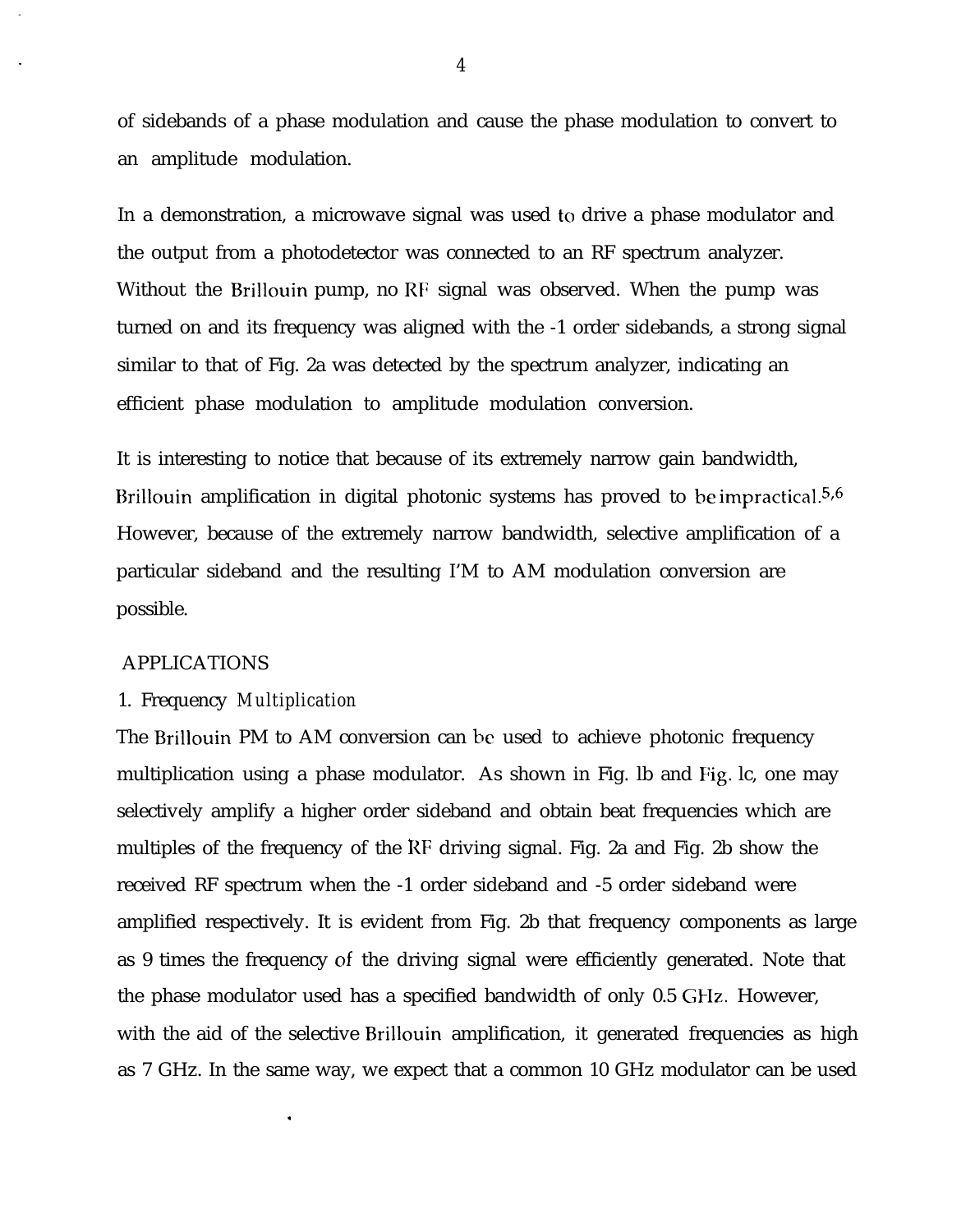to obtain signals exceeding 100 GHz, especially when it is combined with the harmonic carrier generation technique of C. Sun et al.<sup>7</sup> This efficient Brillouin frequency multiplication is therefore very useful for generating millimeter wave signals without the need for using expensive high speed modulators, high frequency sources, and over driving the modulator.

## 2. *Signal mixing and harmonic Signal Up Colversion*

●

In a separate paper,<sup>1</sup> we reported using the concept of BSSA to achieving efficient signal up and down conversion with gain using two amplitude modulators. With the technique of Brillouin PM to AM conversion described above, the signal mixing can even be achieved with two phase modulators, as shown in Fig. 3a and Fig. 3b. If the local oscillator (LO) lower sideband is amplified by BSSA, the beat between the amplified LO sideband and the signal's lower sideband produces an amplified down converted signal. Similarly, the amplified 1,0 lower sideband beating with the signal's upper sideband produces an up-converted signal.

The same concept can be extended to achieve harmonic signal up-conversion if a higher order LO sideband is amplified, as shown in Fig. 3C and Fig. 3d in which the -2 LO sideband is amplified. The amplified LO sideband beating with the upper and lower signal sidebands up-converts the signal to the harmonic of the LO frequency. We demonstrated this frequency multiplied signal up conversion with two low frequency phase modulators (0.5 GHz bandwidth) and the results are shown in Fig. 3e. With the amplification of the -5 order sideband of the 0.8 GHz LO modulation, the 0.1 GHz signal is up converted to 6.4 GHz, a 64 times signal up-conversion. We again expect that with a 10 GHz modulator and 10 GIIz LO source, one can easily upconvert a low frequency signal to 100 GHz and beyond, especially when this technique is combined with that demonstrated by C. Sun et al.<sup>7</sup>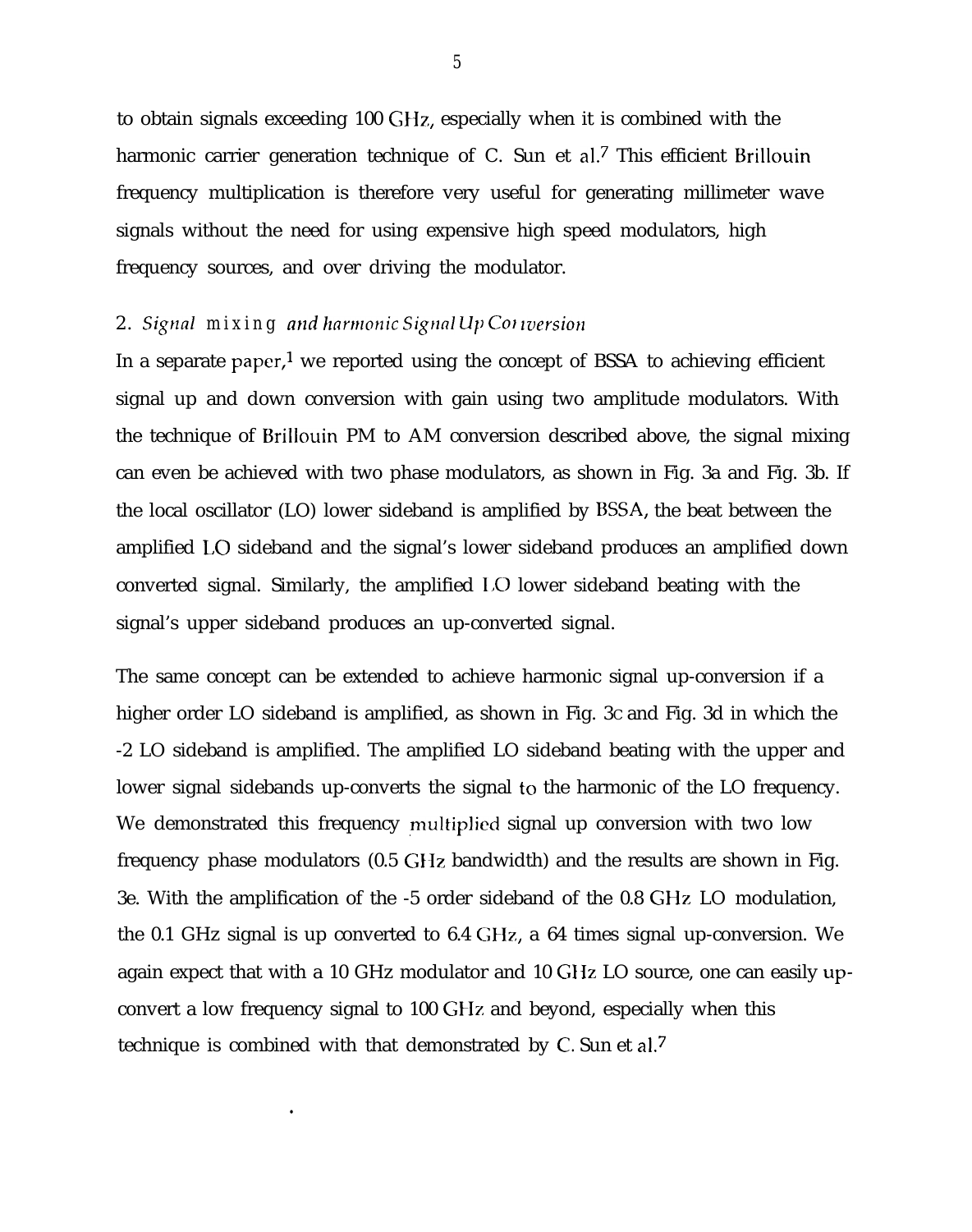One may notice that in Fig. 3e that the harmonics of the signal are also up-converted (the peaks u and v corresponds to the harmonics of the signal, while peaks x and y corresponds to the signal itself). The reason for the signal and its harmonics to be up-converted around each peak in Fig. 3e is because each LO sideband is also modulated by the second phase modulator in Fig. 3a. If the arrangement of Fig. 3b is used, the up-converted signal and its harmonics will only be around peak 5, assuming -5 LO order is amplified.

# 3. *Phase and Frequency Locking in Coherent Heterodyne Systems*

In a coherent homodyne or heterodyne communication ink,<sup>8</sup> a strong local oscillator is generally placed in front of the receiver to in erfere with a phase modulated optical signal. The interference converts the phase modulation into an amplitude modulated signal, as shown in Fig. 4. Since the local oscillator is much stronger than the original optical carrier of the signal, the receiving sensitivity will be greatly improved. In order for the system to work properly, typically the signal and the LO laser must be phase locked.

Looking from a different viewpoint, the photonic mixing configuration of Fig. 3a is essentially a coherent heterodyne system with the advantage that the LO laser is automatically phase locked to the signal laser. Instead of directly sending the LO laser signal into the 'phtodetector\}ike in a common heterodyne system, here the LO ' J ..7. laser (the pump laser in Fig. 3a and Fig. 3b) is sent towards the signal laser. Tuning the frequency of the LO laser to one of the 1,0 modulation sidebands, the sideband will be greatly amplified by the LO laser via the Brillouin amplification process. The amplified LO modulation sideband then goes into the detector and beats with the signal sidebands. The phase and frequency of the amplified LO sideband are derived from the signal laser and therefore are automatically locked to the signal laser, with a stability determined by the electrical LO driving signal. On the other hand, most of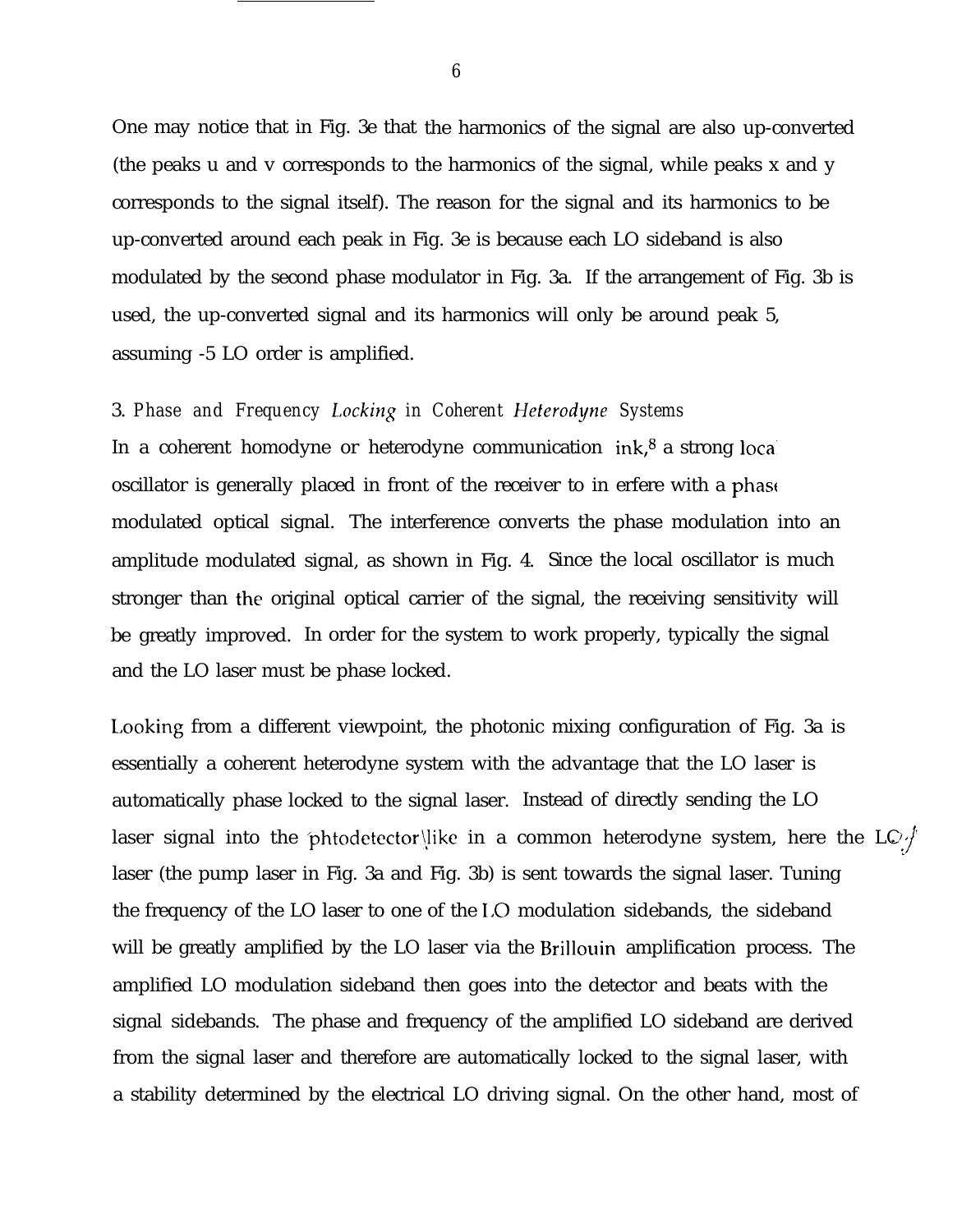the power of the amplified sideband comes from the LO laser. Therefore, the LO laser is indirectly phase locked to the signal laser through the seeded Brillouin amplification process. Such a phase locking scheme is much easier to implement than other laser phase locking schemes.

## SUMMARY

We have demonstrated the conversion of phase modulation to amplitude modulation using Brillouin selective sideband amplification (BSSA) so that one can use lower loss and less expensive phase modulators to replace conventional Mach-Zehnder modulators in many photonic systems. Such a replacement not only results in much higher link gain, but also eliminates the bias drift associated with biasing the Mach-Zehnder modulators. In addition, We showed that the BSSA technique can also turn a phase modulator into an efficient photonic frequency multiplier with large multiplication factors, without having to over drive the modulator nor to use high power lasers. Furthermore, we demonstrated using two optical phase modulators to achieve signal down/up conversion with gain. Finally, we showed that this signal down/up conversion scheme provides a novel and simple solution for the difficult laser frequency and phase locking problem in coherent optical communication systems.

This work was carried out at the Jet Propulsion Laboratory, California Institute of Technology, under a contract with the National Aeronautics and Space Administration. We thank L. Maleki, G. Lutes, and W. Shieh, for helpfuldiscussions and support.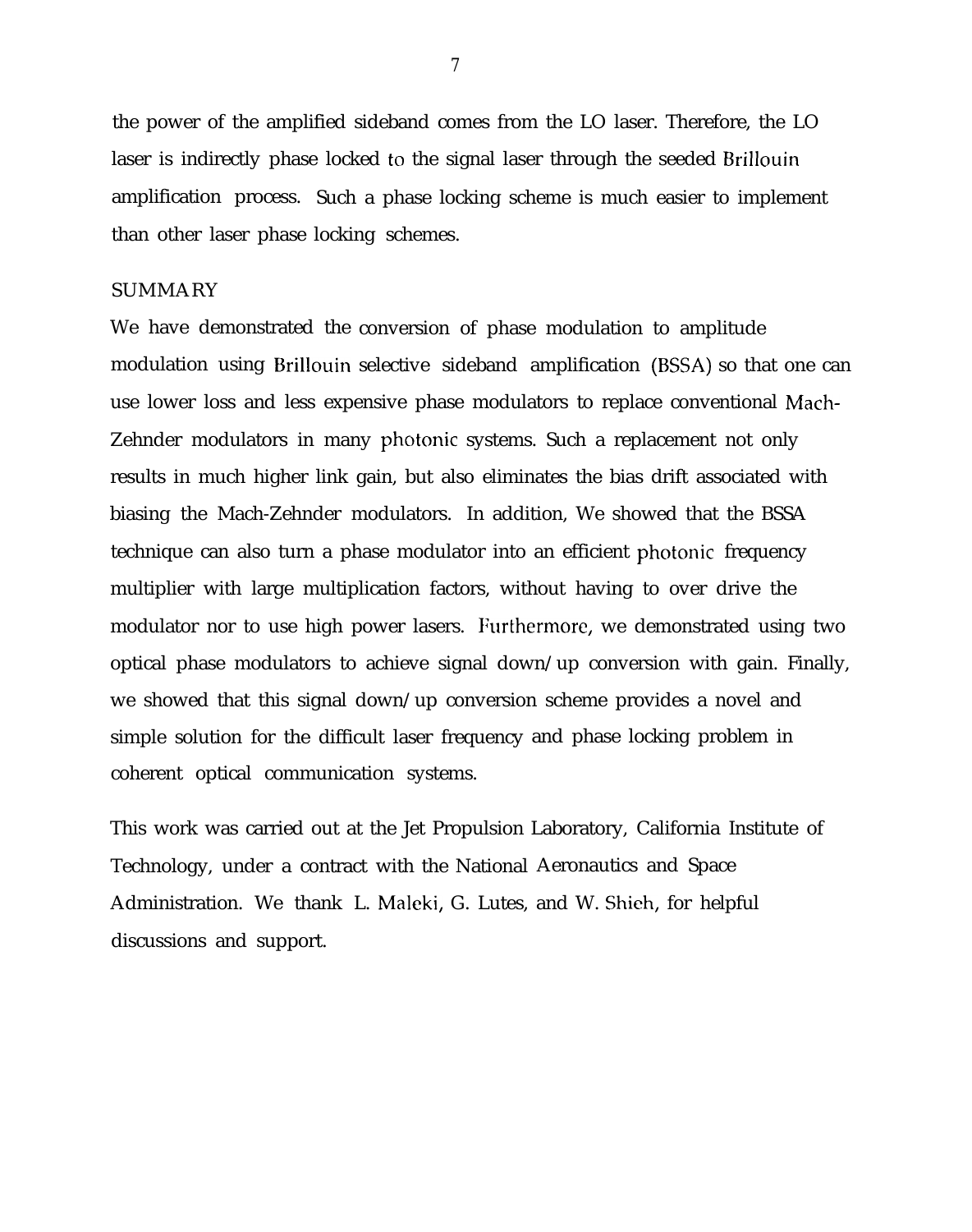REFERENCES

1. X. S. Yao, "Brillouin selective sideband amplification of microwave photonic signals," submitted to Photonic Technology Letters.

2. X. S. Yao and 1,. Maleki, "Brillouin amplification--a powerful new scheme for microwave photonic communications," in the Seventh Annual DARPA Symposium on Photonic Systems for Antenna Applications, January 14-16, 1997, Montery, CA.

3. A. Yariv and P. Yeh, *Optical Waves in Crystals*, (John Wiley & Sons, New York, 1984), Chap. 7.

*4. G. P.* Agrawal, *Nonlinear Fiber Optics,* (Academic Press, Boston, 1989), Chap. 9.

*5. N.* A. Olsson and J. P. Van Der Ziel, "Characteristics of a semiconductor laser pumped Brillouin amplifier with electronically controlled bandwidth," J. of Lightwave Technology, Vol. LT-5, No. 1, pp. 147-153.

*6. C.* L. Tang, "Saturation and spectral characteristics of the stokes emission in the stimulated Brillouin process," J. Appl. Phys., vol. 37, pp. 2945-2955 (1966).

7. C. K. Sun, R. J. Orazi, and S. A. Papert, "Efficient Microwave Frequency Conversion Using I'hotonic Link Signal Mixing," IEEE Photonics 'technology Letters, Vol. 8, No. 1, pp. 154-156 (1996), and C. K. Sun, R. J. Orazi, S. A. Papert, and W. Burns, "A Photonic-Link Millimeter-Wave Mixer Using Cascaded Optical Modulators and Harmonic Carrier Generation," IEEE Photonics Technology Letters, Vol. 8, No. 9, pp. 1166-1168 (1996).

8. S. Shimada ed, *Coherent Lightwave Communications Technology*, (Chapman & Hall, London, 1995), Chap. 2.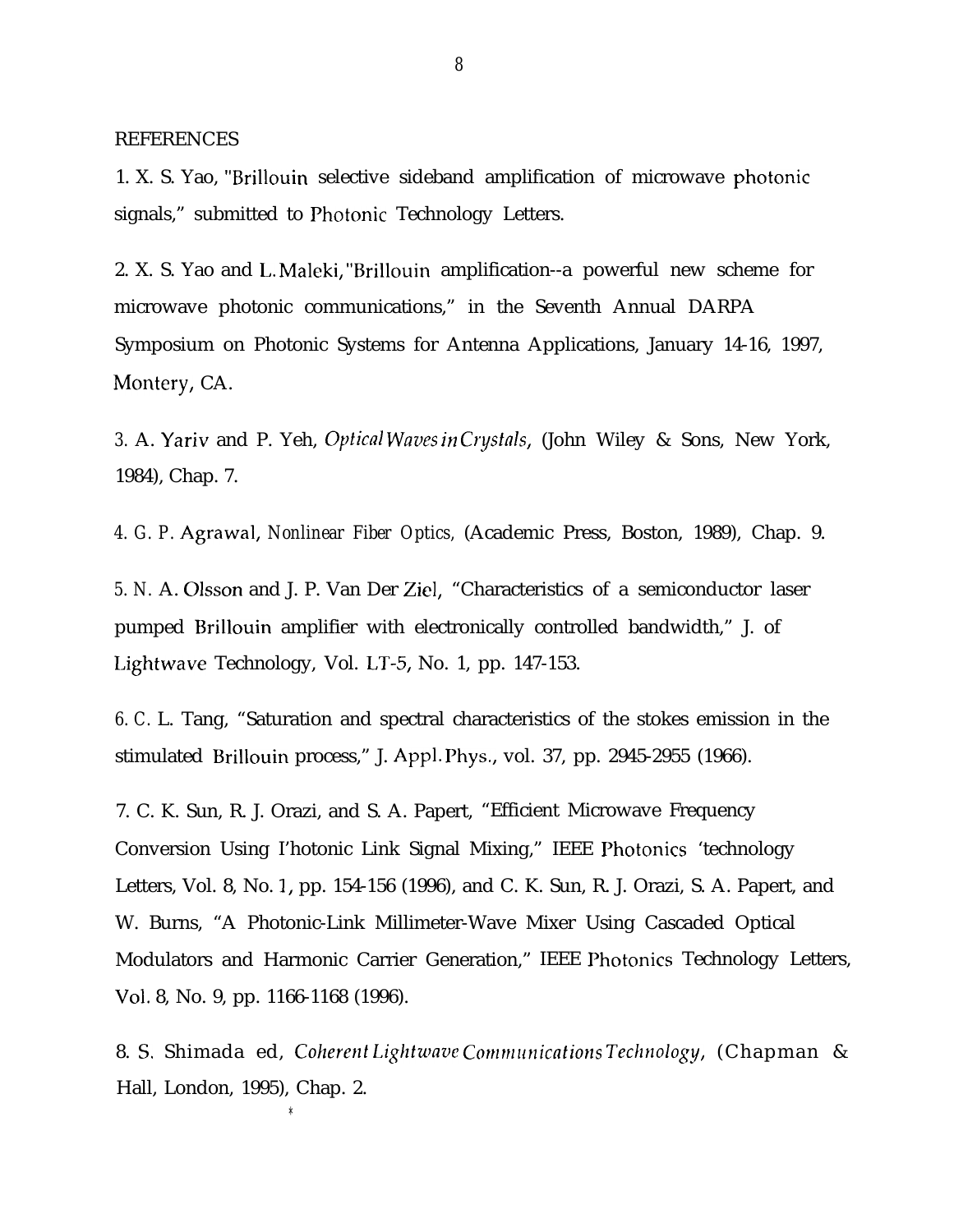FIGURE CAPTION

Fig. 1 a) Experimental setup for demonstrating Brillouin phase to amplitude modulation. Both lasers are diode pumpecl YAG operating at 1320 nrn. b) A spectral diagram illustrating the phase and amplitude relationships between the optical carrier and the modulation sidebands of a phase modulated signal. c) A spectral diagram showing the relationship between the frequencies of the pump laser and the Brillouin backscattered light. In our experiment, the Stocks frequency shift  $v_B$  is 12.8 GHz (not related to the 12.8 km fiber).

Fig. 2 a) The received RF spectrum of a phase modulated signal when the -1 sideband is amplified by Brillouin amplification. The RF input to the modulator has a frequency of 0.8 GHz and a power of 10.83 dBm. The lst, 2nd, 3rd, and 4th peaks are mainly from the amplified  $-1$  sideband beating with the carrier, the  $+1$ ,  $+2$ , and +3 order sidebands respectively. b) The received RF spectrum of the same phase modulated signal when -5 sideband is amplified. The RF input to the modulator has a frequency of 0.8 GHz and a power of 20 dBm. The peaks labeled 1-9 are the results of the amplified -5 RF sideband beating with -4, -3, -2, -1, carrier,  $+1$ ,  $+2$ ,  $+3$ , and +4 order RF sidebands respectively. An RF filter can be used to select any one of the beating signals. The spectral resolution of the measurements in a) and b) are 100 kHz and 30 kHz respectively.

Fig. 3 a) An arrangement for photonic signal mixing and harmonic signal upconversion with two cascaded phase modulators. b) An alternative arrangement with two paralleled phase modulators. In the drawing, PBS stands for polarization beamsplitter. c) Spectrum diagram illustrating various LO and signal sidebands. d) Spectrum of Brillouin scattering. e) Experimental result showing the effectiveness of the harmonic signal up-conversion with the arrangement of a). The LO driving the first modulator has a frequency of 0.8 GHz and a power of 21 dBm while the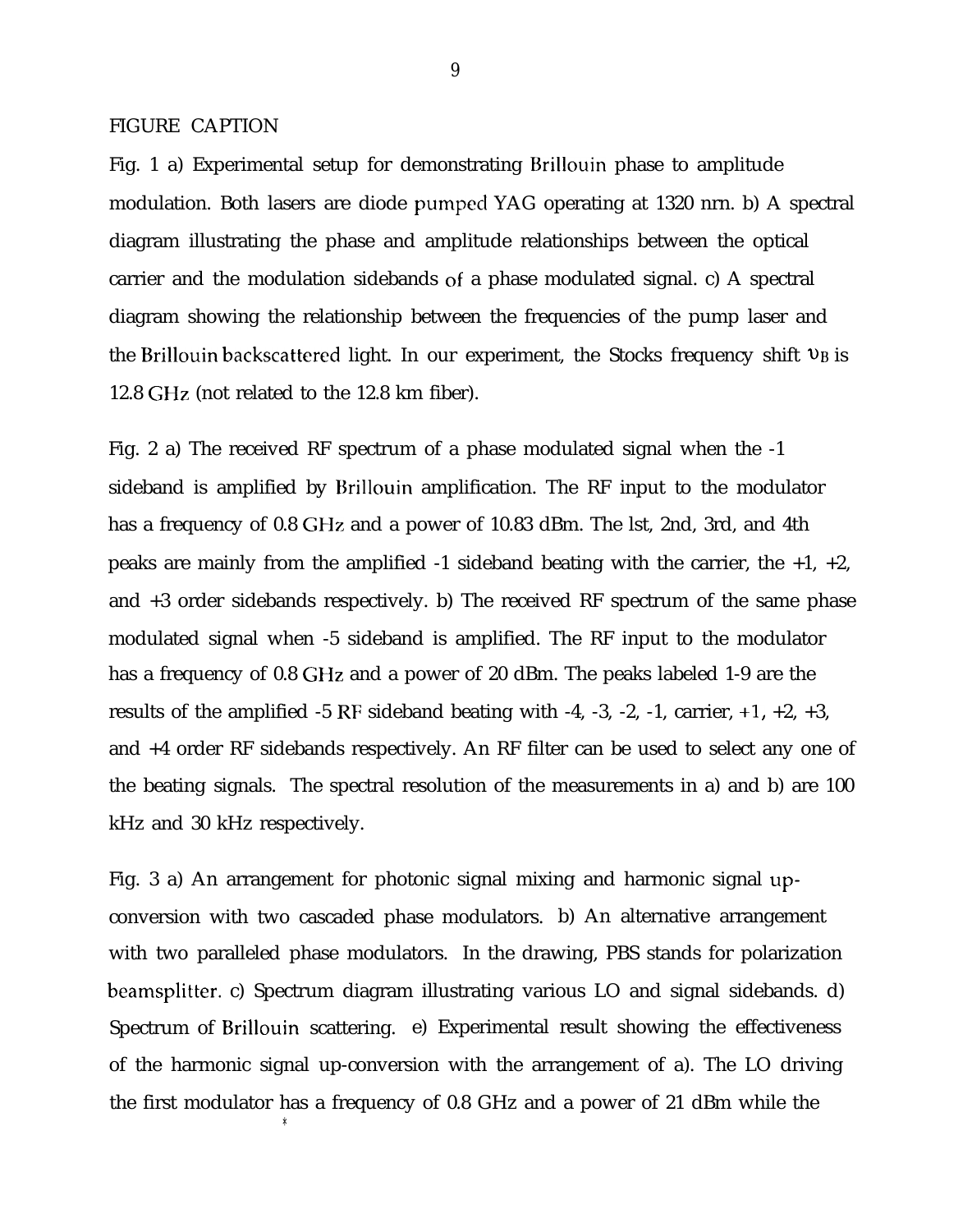signal driving the second modulator has a frequency of 0.1 GHz and a power of -1.83 dBm. The received optical power at the photodetector is 1.72 mw with the amplification and 0.55 mW without the amplification. As indicated in c), the signal is up-converted to as high as 6.4 GHz with an LO of only 0.8 GHz. The peaks labeled 1 to 8 are the results of the amplified -5 order LO sideband beating with -4,-3,-2,-1, carrier, +1, +2, and +3 order LO sidebands respectively.

Fig. 4. A typical coherent heterodyne communication link. The LO laser must be phase locked to the signal laser.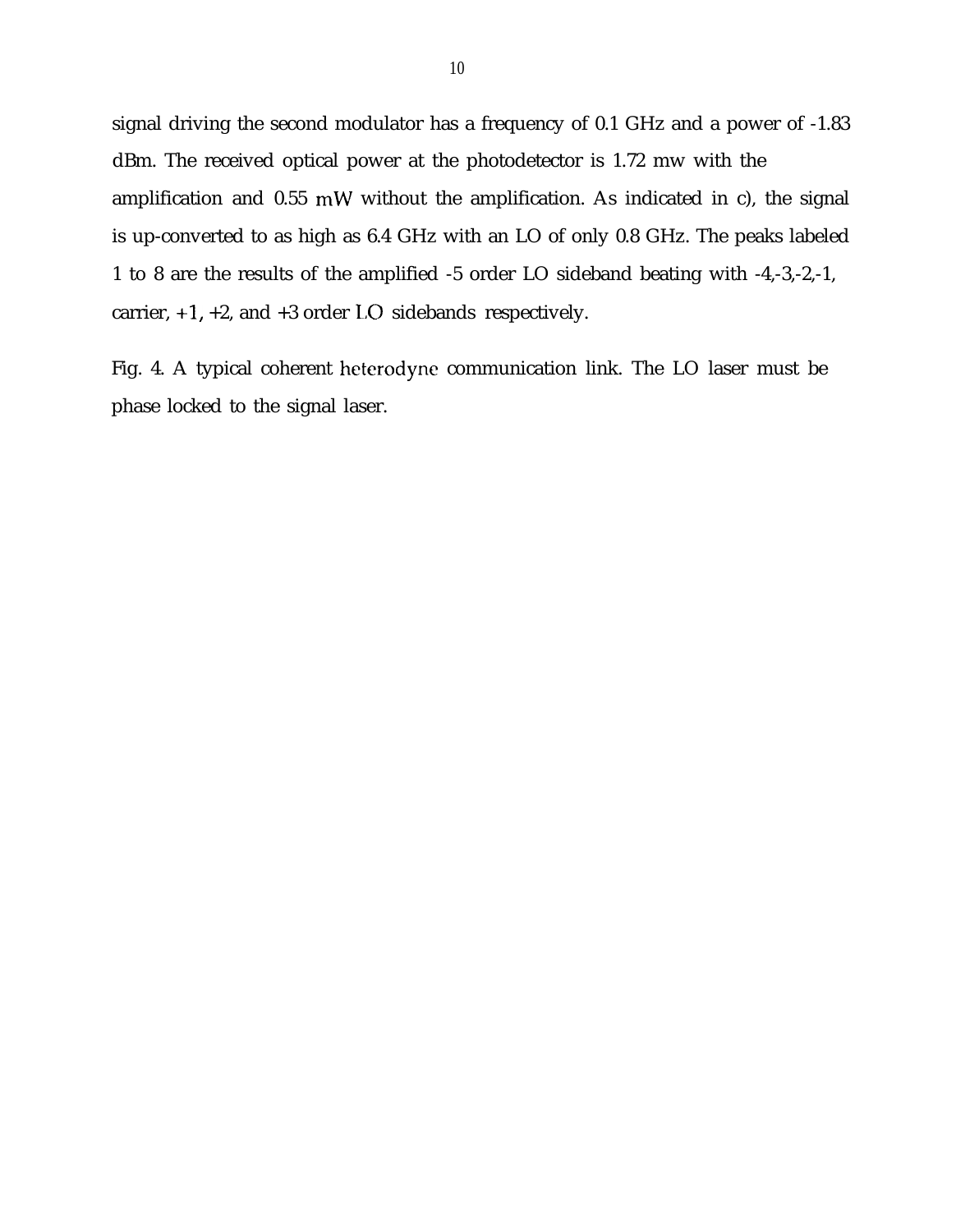

Fig. 1

Yao, "Phase to amplitude modulation conversion using Brillouin selective sideband amplification"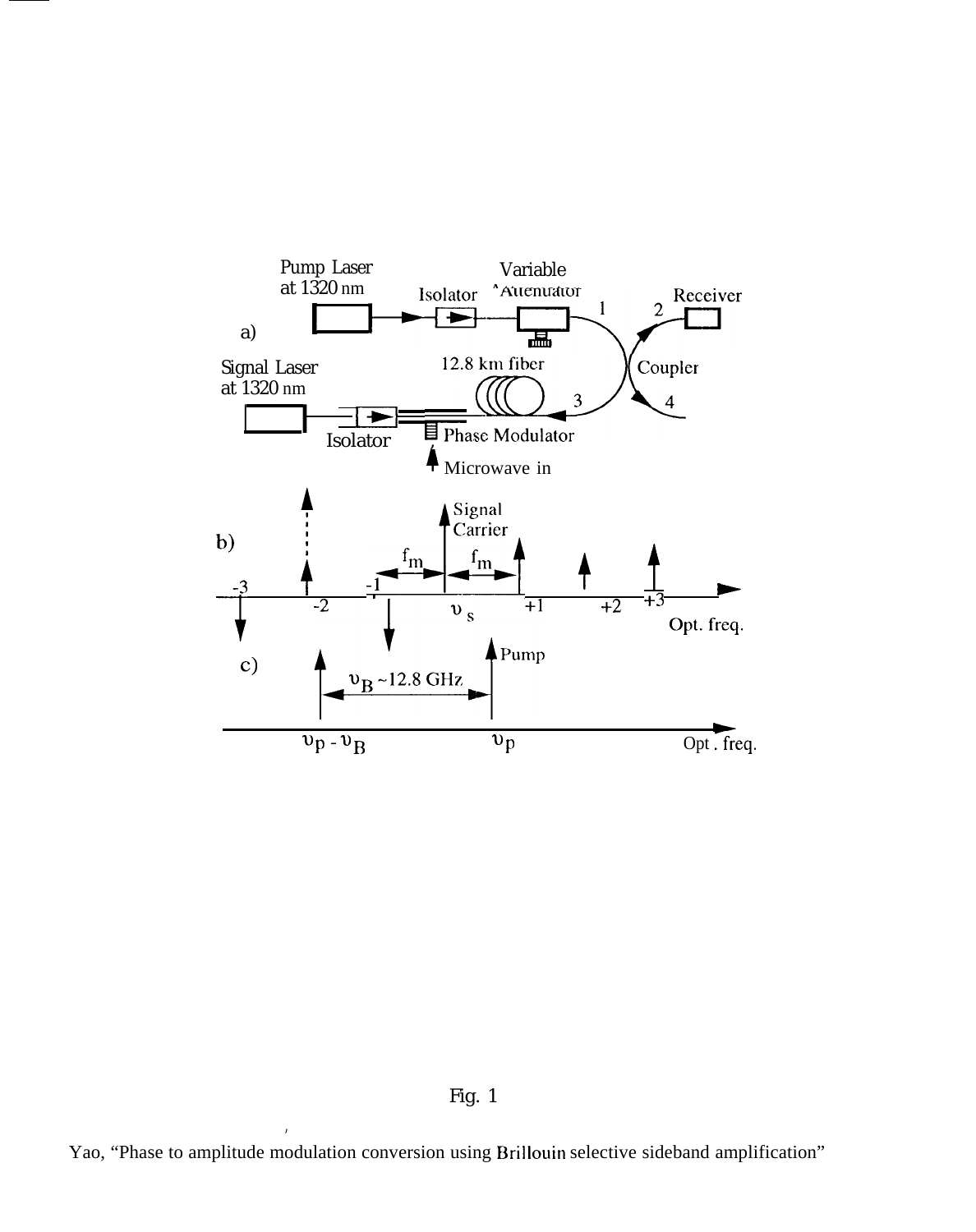

Fig. 2

Yao, "Phase to amplitude modulation conversion using Brillouin selective sideband amplification"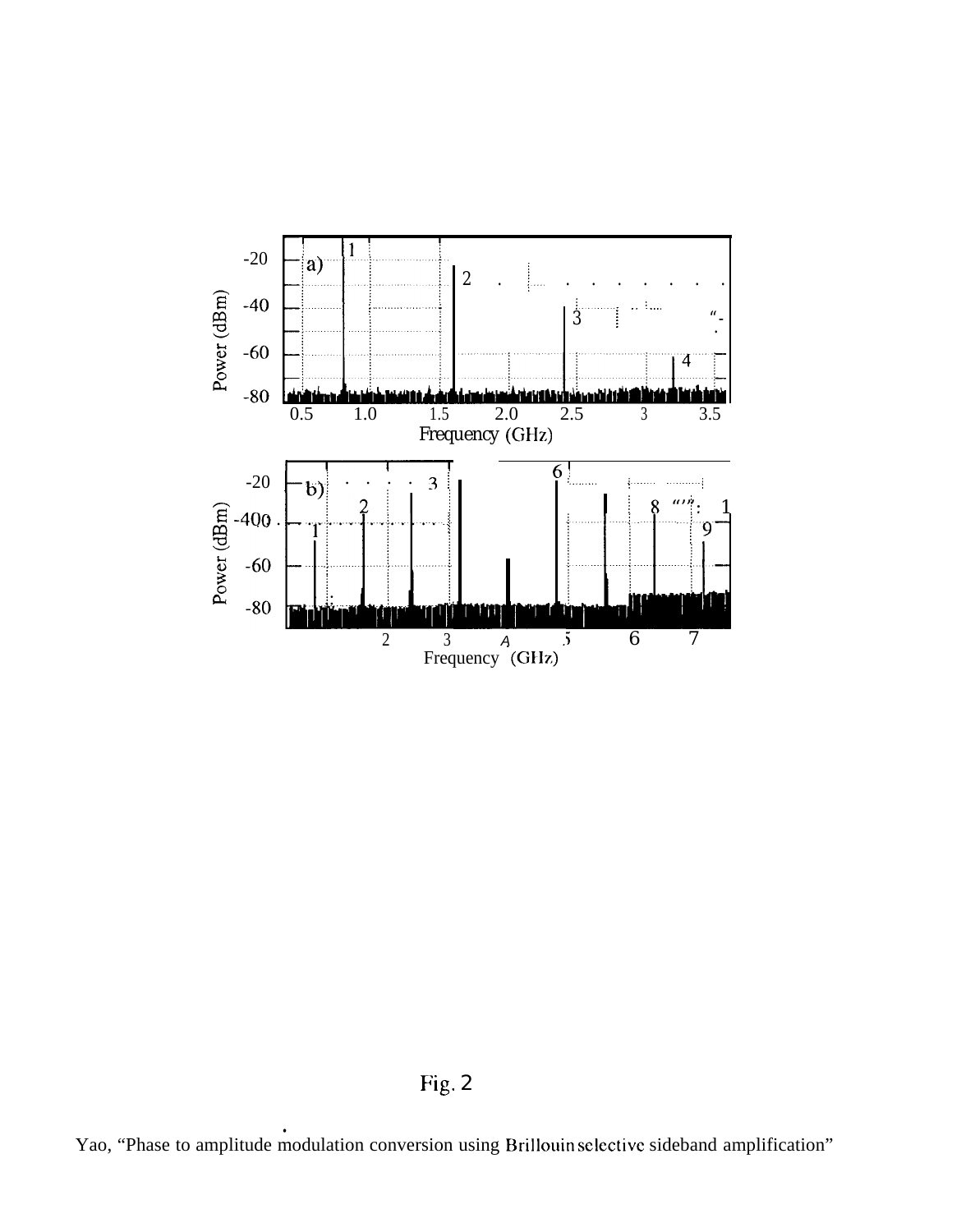

Fig. 3

 $\ddot{\phantom{a}}$